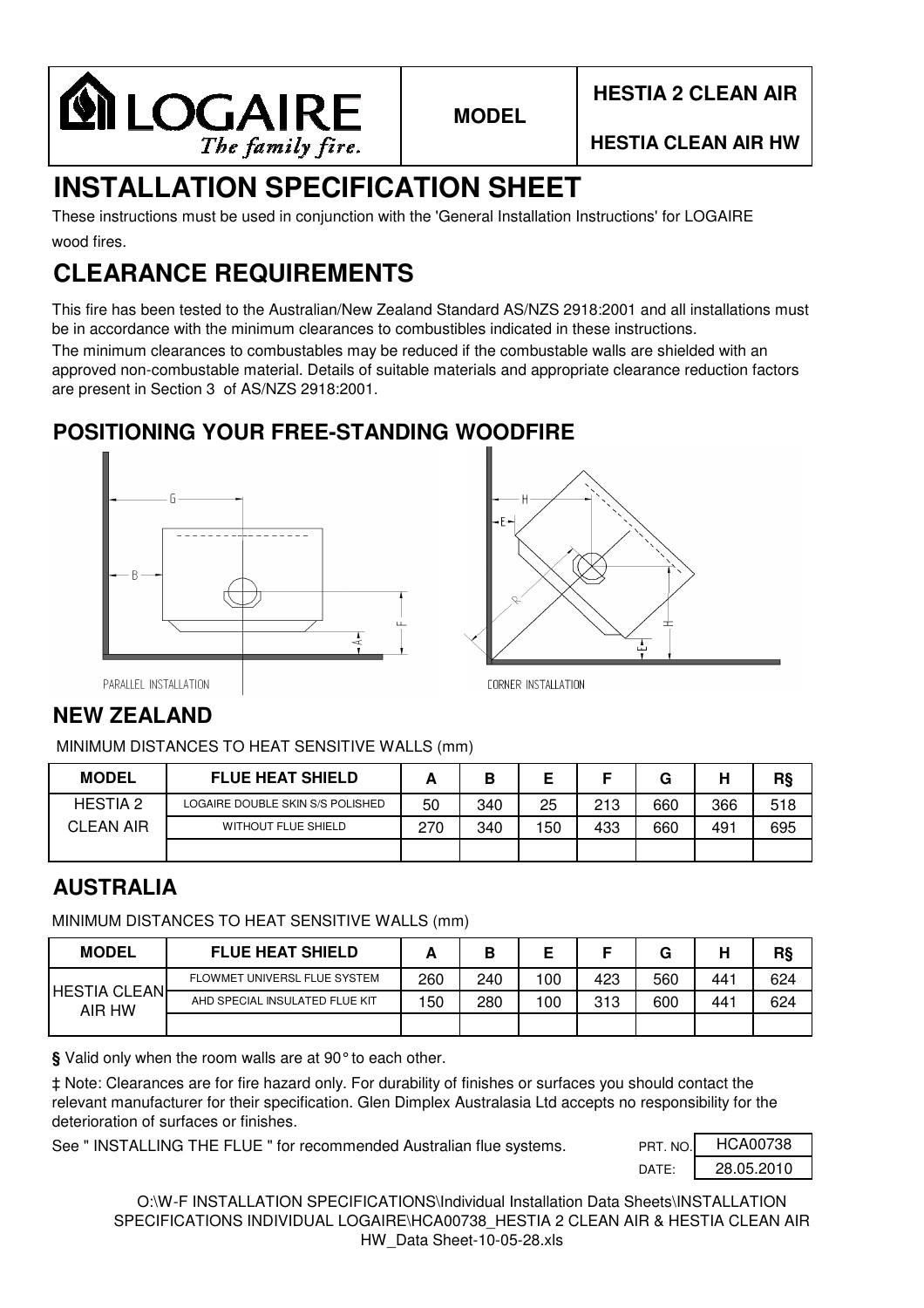## **PARALLEL INSTALLATION FLOOR PROTECTOR (Hearth) REQUIREMENTS**

MINIMUM FLOOR PROTECTOR DIMENSIONS IN mm



# DIMENSIONS IN THE TABLE ARE VALID ONLY WHEN THE FIRE IS EXACTLEY AT ITS MINIMUM ALLOWABLE WALL CLEARANCE.

### **NEW ZEALAND**

| <b>MODEL</b>     | <b>Flue</b><br>Shield | <b>Floor</b><br><b>Protector</b><br>height | A#  | C#  | D   | F   |     | u   | K#   | P <sub>2</sub> | P <sub>3</sub> | W   | <b>Floor Protector</b><br>Type Ø |
|------------------|-----------------------|--------------------------------------------|-----|-----|-----|-----|-----|-----|------|----------------|----------------|-----|----------------------------------|
| <b>HESTIA 2</b>  | $\star$               |                                            | 50  | 300 | 130 | 213 | 600 | 900 | 820  | 470            | 163            | 640 | <b>ASH</b>                       |
| <b>CLEAN AIR</b> | $***$                 |                                            | 270 | 340 | 130 | 433 | 600 | 900 | 1040 | 470            | 163            | 640 | <b>ASH</b>                       |
|                  |                       |                                            |     |     |     |     |     |     |      |                |                |     |                                  |
|                  |                       |                                            |     |     |     |     |     |     |      |                |                |     |                                  |
|                  |                       |                                            |     |     |     |     |     |     |      |                |                |     |                                  |

\* Logaire double skin S/S polished 1200 mm shield

\*\* Without flue shield

### **AUSTRALIA -** ALL WITH FLUE HEATSHIELD

| <b>MODEL</b>                      | <b>Flue</b><br><b>Shield</b> | Floor<br><b>Protector</b><br>height | A#  | C#  | D   | с   |     | υ   | K#   | P <sub>2</sub> | P3  | W   | <b>Floor Protector</b><br>Type Ø |
|-----------------------------------|------------------------------|-------------------------------------|-----|-----|-----|-----|-----|-----|------|----------------|-----|-----|----------------------------------|
|                                   | $\star$                      |                                     | 260 | 300 | 130 | 423 | 600 | 900 | 1030 | 470            | 163 | 640 | <b>ASH</b>                       |
| <b>HESTIA</b><br><b>CLEAN AIR</b> | $***$                        |                                     | 150 | 300 | 130 | 313 | 600 | 900 | 920  | 470            | 163 | 640 | <b>ASH</b>                       |
| HW                                |                              |                                     |     |     |     |     |     |     |      |                |     |     |                                  |
|                                   |                              |                                     |     |     |     |     |     |     |      |                |     |     |                                  |

\* FLOMET UNIVERSAL FLUE SYSTEM

\*\* AHD SPECIAL INSULATED FLUE KIT

 $\varnothing$  for minimum constructional requirements see general installation instructions.

**#** Valid only when the fire is exactly at its minimum allowable wall clearance.

NOTE: Where a fan is being fitted, you may prefer to increase the 'A' dimension to 100 mm to provide easier access for servicing. If so, the amount you add to 'A' to bring it to 100 mm must also be added to the 'C' and 'S' dimensions.

O:\W-F INSTALLATION SPECIFICATIONS\Individual Installation Data Sheets\INSTALLATION SPECIFICATIONS INDIVIDUAL LOGAIRE\HCA00738 HESTIA 2 CLEAN AIR & HESTIA CLEAN AIR HW\_Data Sheet-10-05-28.xls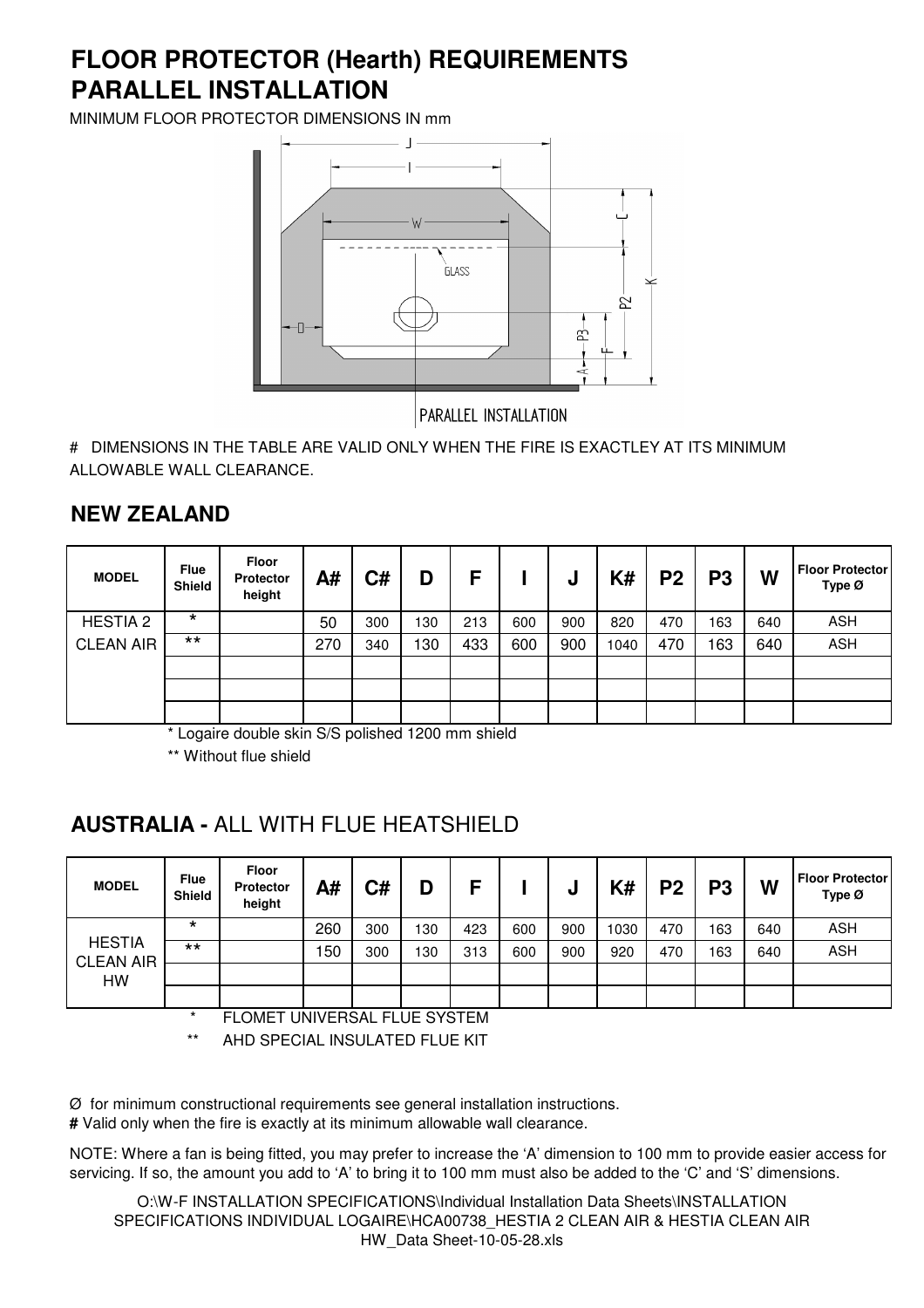## **FLOOR PROTECTORS (Hearth) REQUIREMENTS CORNER INSTALLATION**

MINIMUM FLOOR PROTECTOR DIMENSIONS IN mm



# DIMENSIONS IN THE TABLE ARE VALID ONLY WHEN THE FIRE IS EXACTLEY AT ITS MINIMUM ALLOWABLE WALL CLEARANCE.

#### **NEW ZEALAND**

| <b>MODEL</b>     | <b>Flue</b><br><b>Shield</b> | <b>Floor Protector Height</b> | С   | E   | H#  | L#   | M#   | N   | R#  | <b>FLOOR</b><br><b>PROTECTOR</b><br><b>TYPE</b> |
|------------------|------------------------------|-------------------------------|-----|-----|-----|------|------|-----|-----|-------------------------------------------------|
| <b>HESTIA 2</b>  | $\star$                      |                               | 300 | 25  | 366 | 1125 | 1008 | 607 | 518 | <b>ASH</b>                                      |
| <b>CLEAN AIR</b> | $***$                        |                               | 300 | 150 | 491 | 1302 | 1133 | 607 | 695 | <b>ASH</b>                                      |
|                  |                              |                               |     |     |     |      |      |     |     |                                                 |
|                  |                              |                               |     |     |     |      |      |     |     |                                                 |
|                  |                              |                               |     |     |     |      |      |     |     |                                                 |

\* Logaire double skin S/S polished 1200 mm shield

\*\* Without flue shield

#### **AUSTRALIA**

| <b>MODEL</b>                      | <b>Flue</b><br><b>Shield</b> | <b>Floor Protector Height</b> | С   | Е   | H#  | –#   | M#   | N   | R#  | <b>FLOOR</b><br><b>PROTECTOR</b><br><b>TYPE</b> |
|-----------------------------------|------------------------------|-------------------------------|-----|-----|-----|------|------|-----|-----|-------------------------------------------------|
|                                   | $\star$                      |                               | 300 | 100 | 441 | 1231 | 1083 | 607 | 624 | <b>ASH</b>                                      |
| <b>HESTIA</b><br><b>CLEAN AIR</b> | $***$                        |                               | 300 | 100 | 441 | 1231 | 1083 | 607 | 624 | <b>ASH</b>                                      |
| HW                                |                              |                               |     |     |     |      |      |     |     |                                                 |
|                                   |                              |                               |     |     |     |      |      |     |     |                                                 |

FLOMET UNIVERSAL FLUE SYSTEM

\*\* AHD SPECIAL INSULATED FLUE KIT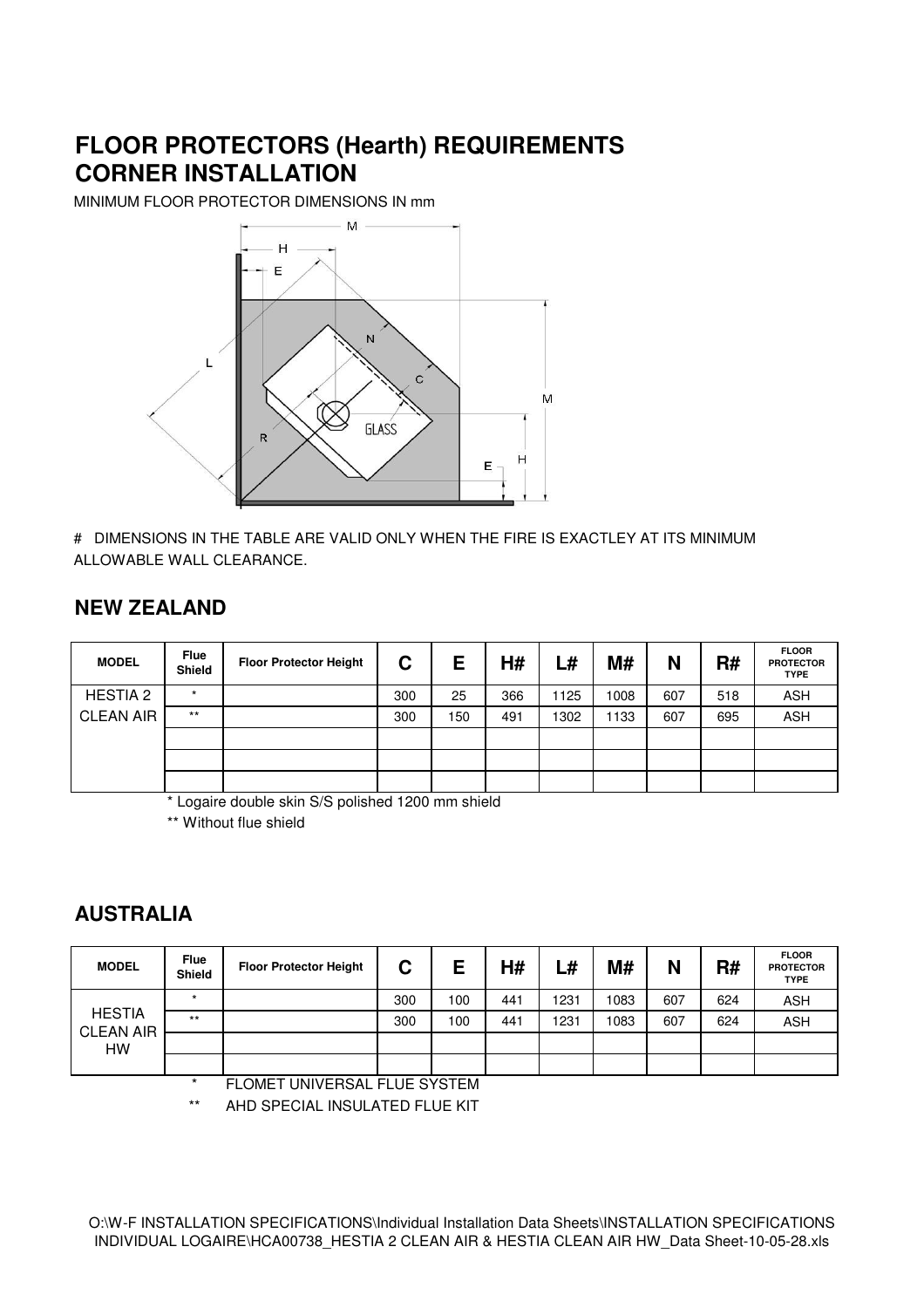### **FREE STANDING FIRE DIMENSIONS**



| <b>MODEL</b>              | n-  | ng  |     | W   | ∩⊿<br>∼ | n.<br>JZ | ິ<br>JJ | ິ   |
|---------------------------|-----|-----|-----|-----|---------|----------|---------|-----|
| <b>HESTIA 2 CLEAN AIR</b> | 523 | 163 | 706 | 640 | -       | 200      | 120     | 343 |
| HESTIA CLEAN AIR HW       |     |     |     |     |         |          |         |     |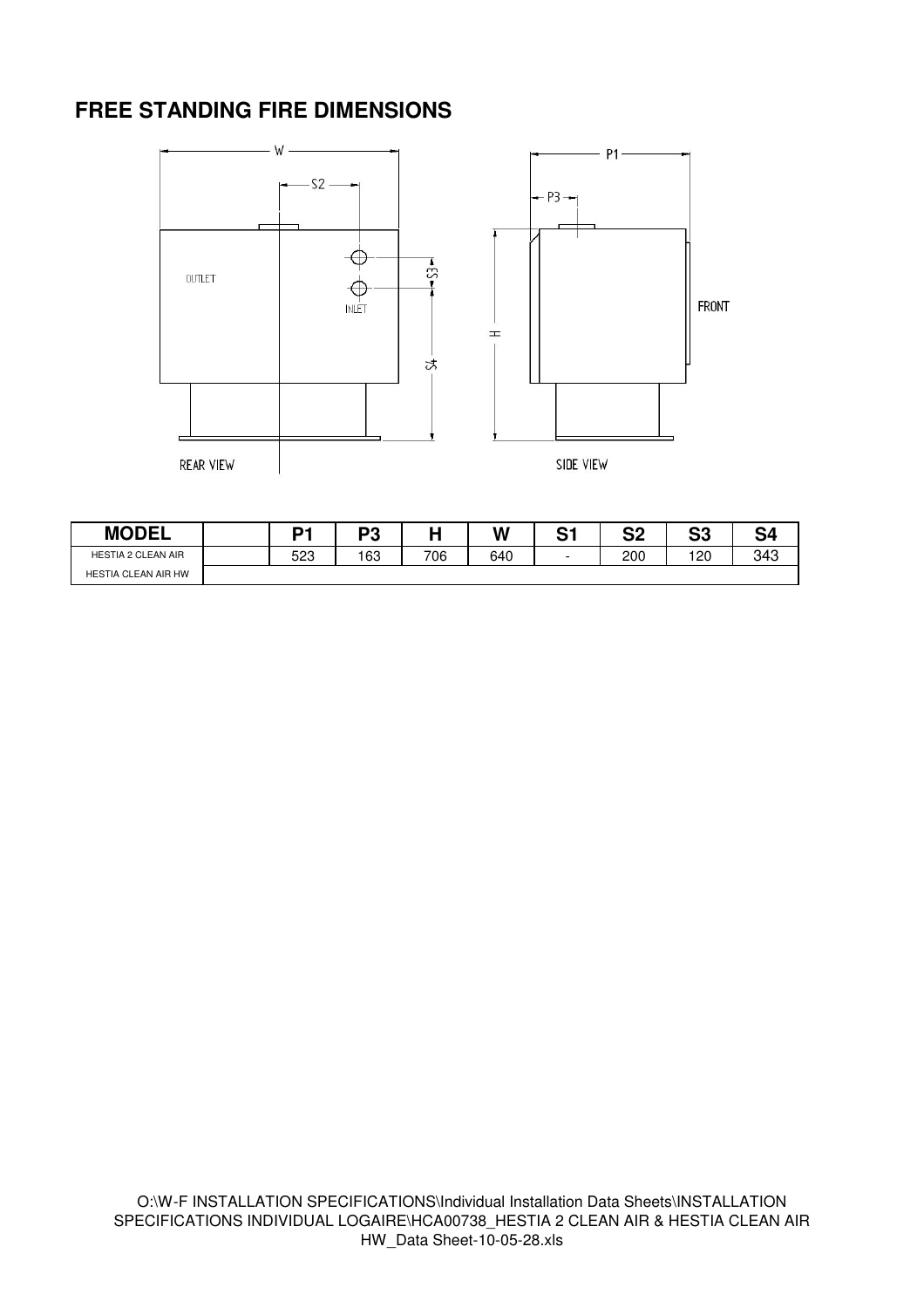

#### FLUE SYSTEM INSTALLATION 150mm

#### **THS DIAGREM IS VALID FOR NZ INSTALLATIONS**

#### **FOR INSTALLATIONS IN AU PLEASE REFER TO SPECIFIC FLUE INSTALLATION INSTRUCTIONS**